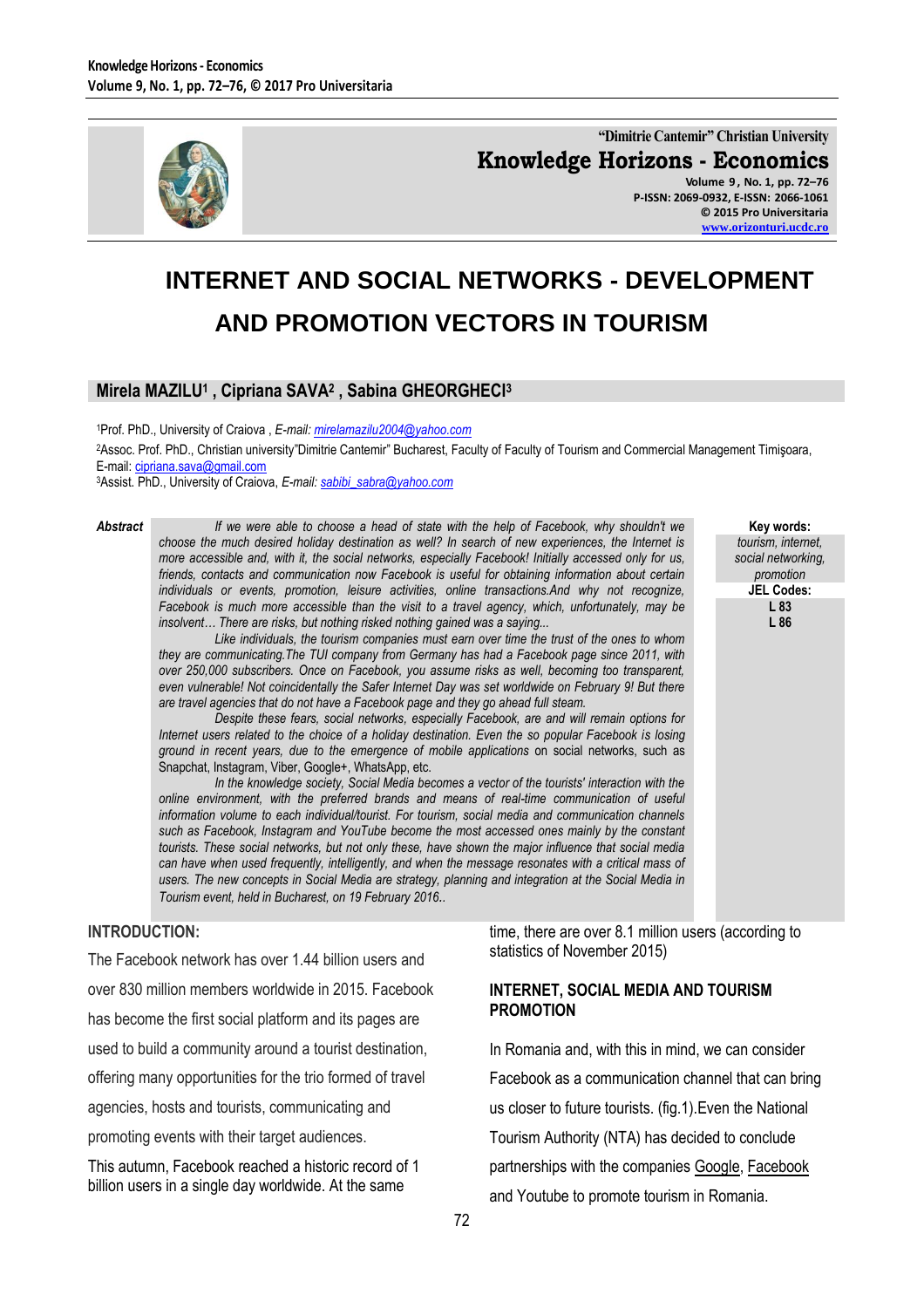

Fig.1.The evolution of Facebook users in Romania (source: http: //www.facebrands.ro/demografice.html)

Facebook's growth is impressive in the last 5 years: thus, in November 2015, there were 8.1 million users, compared to October 2014: 7.2 million users, with visible differences between the age groups and populations that access it, the dominating segment being between 25-34 years with a rate of about 30% of those who access Facebook, followed by those between 18-24 years (23.1%), as opposed to the elderly population over 65 years representing only 1.9% (fig.2)



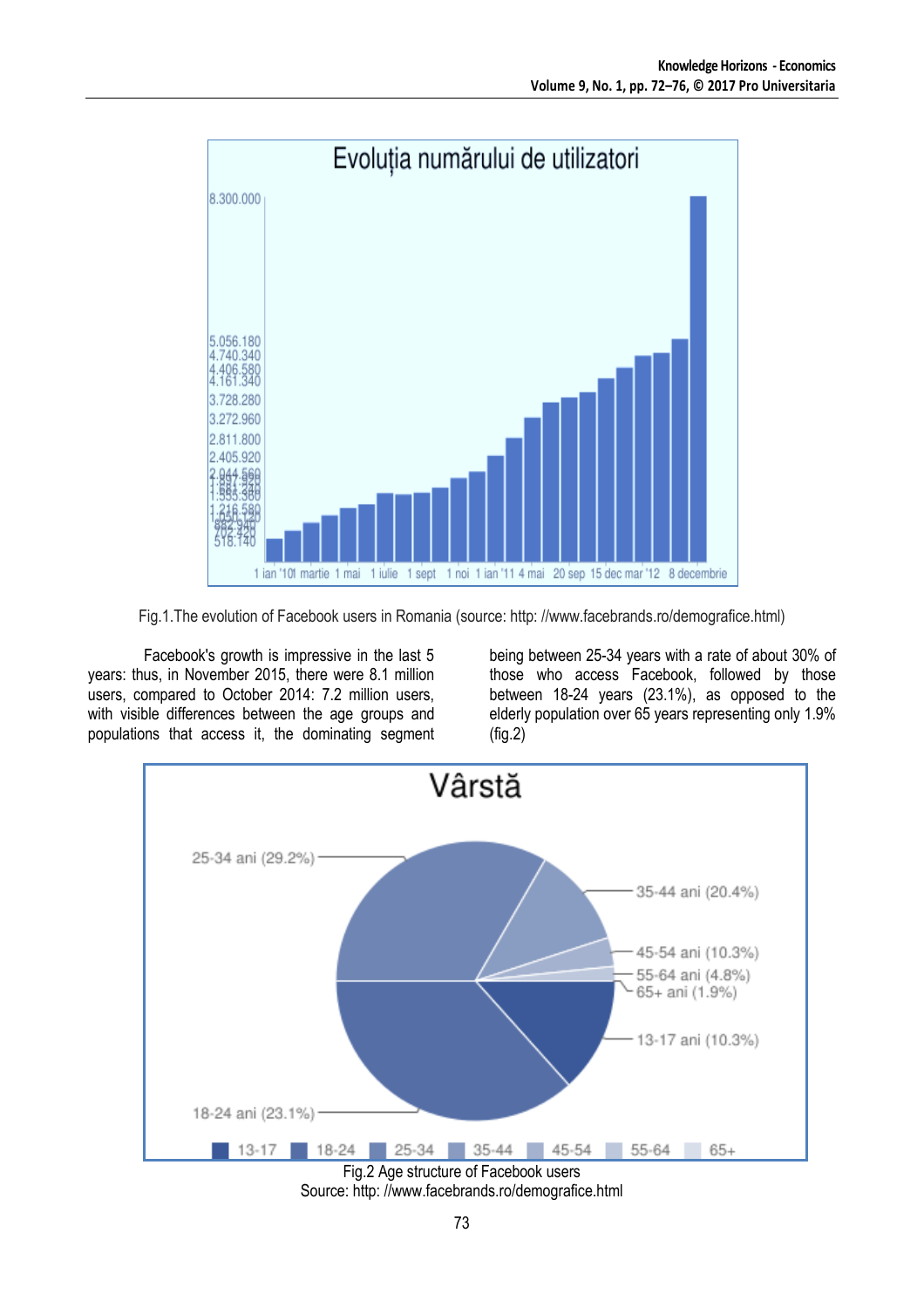|                                                                |                                                               | Social Media in Romania (Nov 2015)                                             |  |  |  |
|----------------------------------------------------------------|---------------------------------------------------------------|--------------------------------------------------------------------------------|--|--|--|
| facebook                                                       | 8,100,000<br>user accounts<br><b>FACEBOOK / NOVEMBER 2015</b> | <b>NA</b>                                                                      |  |  |  |
| <b>Linked</b> in                                               | 1,810,000<br>user accounts<br><b>LINKEDIN / NOVEMBER 2015</b> | <b>NA</b>                                                                      |  |  |  |
| +rilalila                                                      | <b>NA</b>                                                     | 1,163,961<br>unique visitors<br><b>SATI / OCTOBER 2015</b>                     |  |  |  |
|                                                                | 949,601<br>user accounts<br><b>TPU.RO / NOVEMBER 2015</b>     | 2,741,481<br>unique visitors<br><b>SATI / OCTOBER 2015</b>                     |  |  |  |
| foursquare                                                     | 94,160<br>user accounts<br><b>ZELIST / OCTOBER 2015</b>       | 812,886<br>checkins<br><b>ZELIST / OCTOBER 2015</b>                            |  |  |  |
| twitter                                                        | 379,454<br>user accounts<br><b>ZELIST / OCTOBER 2015</b>      | 28,795<br>active users<br><b>ZELIST / OCTOBER 2015</b>                         |  |  |  |
| <b>BLOGGING</b>                                                | 89,118<br>blogs<br><b>ZELIST / OCTOBER 2015</b>               | 10.738<br>active blogs<br><b>ZELIST / OCTOBER 2015</b>                         |  |  |  |
| Instagram                                                      | 362,636<br>user accounts<br><b>ZELIST / OCTOBER 2015</b>      | 219,024<br>active users<br><b>ZELIST / OCTOBER 2015</b>                        |  |  |  |
| <b>You Tube</b>                                                | 824.687<br>user accounts<br><b>ZELIST / OCTOBER 2015</b>      | 7,000,000<br>unique visitors<br><b>GOOGLE . MEDIAFAX / APRIL 2015</b>          |  |  |  |
|                                                                | NA                                                            | 2,219,930<br>free connected users (Windows)<br><b>THINKDIGITAL / JULY 2015</b> |  |  |  |
| dailymotion                                                    | <b>NA</b>                                                     | 1,197,706<br>unique visitors<br>THINKDIGITAL / JULY 2015                       |  |  |  |
| <b>NA = Non Available</b><br>See each source below the figures |                                                               | Cristian Manafu / November 2015<br>www.socialmediatraining.ro                  |  |  |  |

#### Table 1 Social Media in Romania, in 2015

(Source: http: //www.manafu.ro/2015/11/social-media-in-romania-noiembrie-2015/)

Despite a noticeable slowdown, Facebook continues to be the instrument at hand of the tourism specialists, making it grow, and now even exceeding 800 million members. Everyone fumbles on this type of informational and relational support, but we can identify some trends. One could say that the main objective is to make life easier for tourists and allow them to make the right choice. Overall there have been tools for use in the field of accessing tourist destinations, focusing primarily on:

- Giving advice: about the destination, focused on the interests of tourists on leisure activities and events. Ideally, all of the offers should be customized depending on each individual, but Facebook does not actually allow it because setting up a page on a tourism topic, either as a destination or for accommodation or other services, tends to be very difficult to manage in the experts' opinion;
- The proposal of innovative and complex or allinclusive tourist packages related to accommodation, transport, services, although is much less used in Europe, there being even reluctant views on this type of approach.
- Attracting supporters, even to participate in animation by offering advice, recommending places or activities, exchanging opinions, feedback after trips, certain memories, photos, updated information, etc.

Unfortunately, many tourist destinations consider their presence on Facebook more advantageous than on a website, forgetting that the information on Facebook is not consumed in the same way, the more that it is a fact that Facebook requires some changes in its policy, it not being a browser, a research tool, but more an updated networking one .Surely, we shall use travel agencies and the advice provided by their consultants, but in 2016 we shall aim mainly at the online tourism and the niche tourism.

A remarkable phenomenon is the promotion of tourism in shaping the tourism blogosphere in Romania - the travel bloggers' community has approx. 270 members, it is a united community, primarily and voluntarily formed of simple aficionados of the tourism phenomenon, even experts in the field, whose tips are an informational source, accessible to the tourist in lack of creativity.

The saying "*if you do not have a website, you do not exist*" transformed into "*if you are not on Facebook, you do not exist! "*

This autumn, Facebook reached a historic record of **1 billion users** in a single day worldwide.

Facebook's growth is impressive in the last 5 years: thus, in November 2015, there were 8.1 million users, compared to October 2014: 7.2 million users. Even if Facebook becomes leaky, knowing our location, the travels or other information related to ourselves, the number of Facebook users is skyrocketing, including its guidelines for the promotion of tourism offers.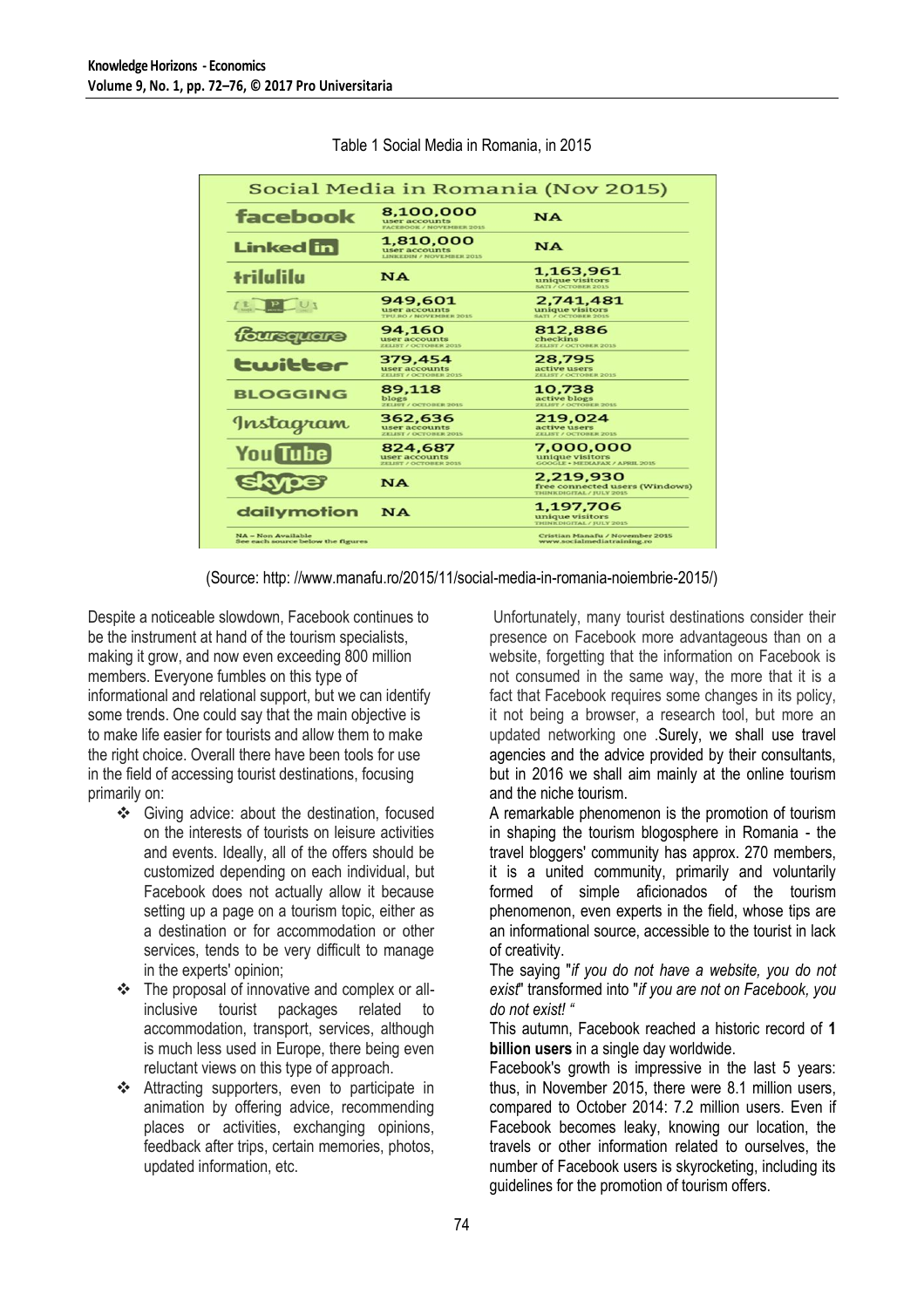#### Table 2 The situation of internet users (depending on age and occupation) in 201**5**

|                                                                                                                                        | -% of the total number of persons, aged 16-74, according to their occupation                          |            |                     |                            |          |         |                   |                                             |  |
|----------------------------------------------------------------------------------------------------------------------------------------|-------------------------------------------------------------------------------------------------------|------------|---------------------|----------------------------|----------|---------|-------------------|---------------------------------------------|--|
| Purpose of Internet access <sup>34</sup>                                                                                               | Total number of<br>persons, aged-<br>(16-74, who have<br>accessed the-<br><b>Internet<sup>4</sup></b> | Occupation |                     |                            |          |         |                   |                                             |  |
|                                                                                                                                        |                                                                                                       |            | employee" lemployer | It freelancer <sup>4</sup> | unemplo: | retired | pupil.<br>student | Auother-<br>inactive <sup>.</sup><br>person |  |
| Participation in social networks!                                                                                                      | 78.3                                                                                                  | 77.0       | 78.3                | 76.7                       | 89.2     | 48.3    | 93.7              | 82,7                                        |  |
| To send/receive emails"                                                                                                                | 76.3                                                                                                  | 78.7       | 88,0                | 59.8                       | 77.7     | 53.8    | 90.4              | 64,8                                        |  |
| the first constitution of the first state of the con-<br>Online reading of news newspaper magazine<br>websites?                        | 67.2                                                                                                  | 71,7       | 83.7                | 54,8                       | 58.2     | 69.7    | 59.5              | 59,5                                        |  |
| Searching for information on health!                                                                                                   | 47.6                                                                                                  | 51,0       | 54.1                | 36,8                       | 33.2     | 61,9    | 32.9              | 56,6                                        |  |
| Cănizan da informatii donnra humuni<br>Finding information on goods or services"                                                       | 47.0                                                                                                  | 51,8       | 79.0                | 41,1                       | 42.1     | 40.5    | 38.2              | 37,0                                        |  |
| Using the services connected to travelling<br>and/or the assurance of accommodation during<br>travels <sup>1</sup><br>Taultiple answer | 23,2                                                                                                  | 28,7       | 45.0                | 9,4                        | 12.7     | 16.0    | 18.7              | 11,6                                        |  |

The proportion of the persons, aged 16-74, who have accessed the Internet in the last 3 months for various purposes, according to their occupation, in 2015

**(**Source: http: //media.hotnews.ro/media\_server1/image-2015-12-21-20681140-0-scopuri2.jpg)

A recent study by the National Authority for Management and Regulation in Communications (ANCOM) shows that 90% of land internet users in Romania use the home Internet to search for information, read news and keep up to date with various events, while 77% of them use it to access social networks. The purposes for which the Internet is used in household can be classified into four categories: information, communication, recreation and electronic transactions.<sup>1</sup>

#### **CONCLUSIONS:**

 $\overline{a}$ 

The online tourism development is included in optimistic forecasts, taking into account that increasingly more and more Romanians have internet access, the tourism market in Romania being dominated by classic agencies, by developing their own websites. We have recently found that more and more travel agencies have switched from the offline to the online sales system - bringing a growing number of tourists and, thus, implicitly the long-term success, being bound by the law on competition in force for any market, including the tourism one, to adapt, to innovate in all the 4 components of the mix tourism marketing (promotion, price, product, positioning in the tourism market).

#### **REFERENCES**

Buhalis, D.1998 ,Strategic use of information technologies in the tourism industry, *Tourism Management*, 19, 409–421.

Buhalis, D.2004, eAirlines: strategic and tactical use of ICTs in the airline industry, Information & Management 41,pp805–825

Buhalis, D., Licata, M.C.,2002, The future of eTourism intermediaries, *Tourism Management*, 23, 207–220. Carlsson, B., Jacobsson, S., Holmén, M., Rickne, A.2002 ,Innovation systems: analytical and methodological issues, *Research Policy* 31 pp. 233– 245.

Charbit, C., Fernandez, V.2003 Sous le régime des communautés : Interactions cognitives et collectifs en ligne, *Revue d'Economie Politique*, 113, n° hors série, 229–252.

Cortese, A., Stepanck, S.1998 Goodbye to Fixed Pricing, Business Week, May 4.

Clemons, E. K., Hann, I. H., Hitt, L. M.1998 The Nature of Competition in Electronic Markets: An Empirical Investigation of Online Travel Agent Offerings. Working Paper, The Wharton School of the University of Pennsylvania, June

Curien, N., Fauchart, E., Laffond, G., Lesourne, J., Lainé, J.2001 Forums de consommation sur Internet : un modèle évolutionniste, *Revue Economique*, 52 (hors

<sup>1</sup> http://www.1asig.ro/ANCOM-77-dintre-romanifolosesc-internetul-fix-de-acasa-pentru-a-accesaretelele-de-socializare-articol-3-52132.htm